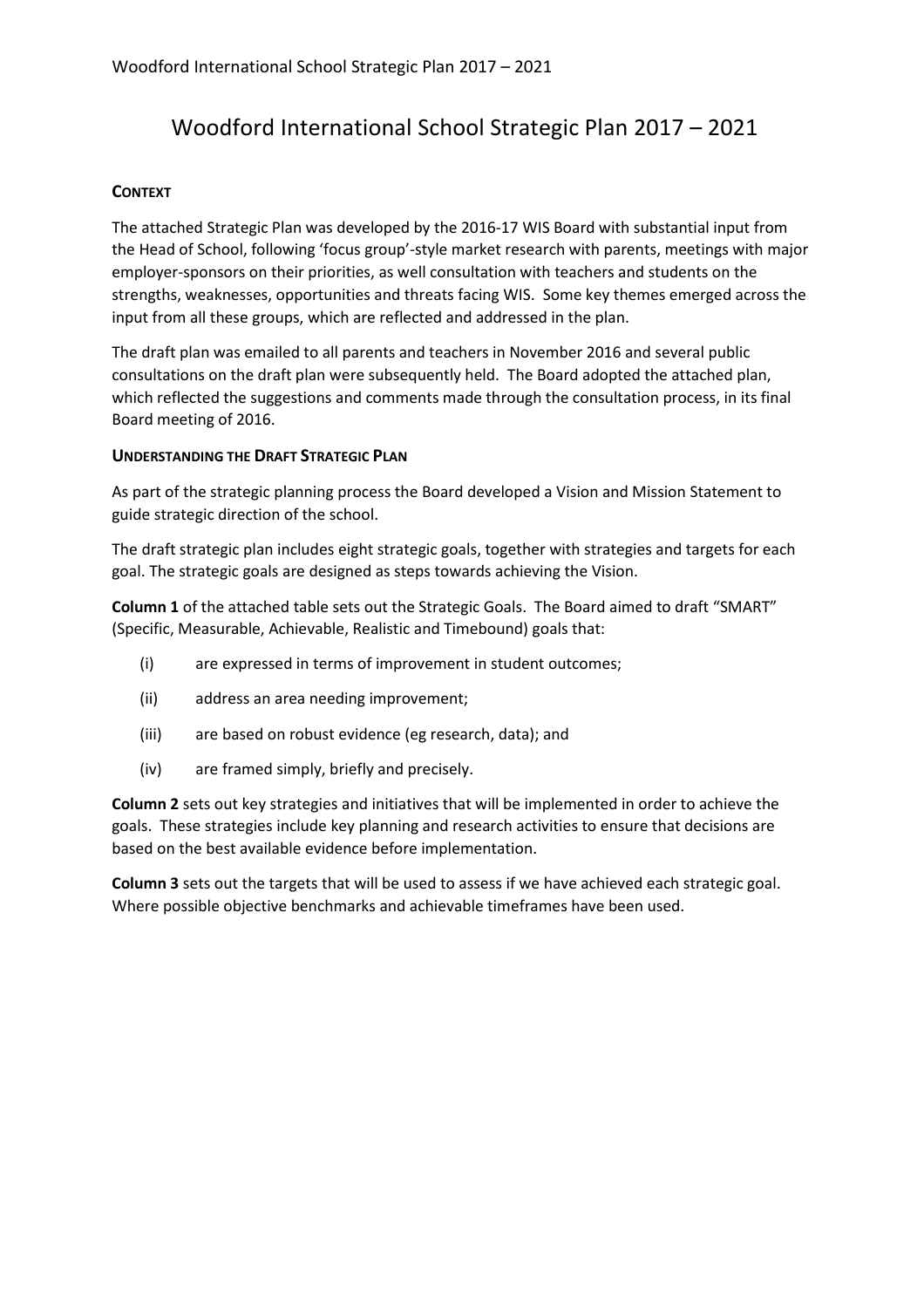Vision

# Globally ready learners, *daring to dream, confident to act, empowered to achieve.*

## Mission Statement

WIS is a community of learners that builds on each child's strengths, drawing from our diverse local context and a rich international curriculum, to develop globally ready learners equipped to shape their future and achieve their dreams.

### Values

*Our school Values are being reviewed and updated. The 2016-17 Board sought community input on the Values at community consultation sessions on the draft strategic plan. Teachers and students' views on which values best represent what Woodford International School is and should be were also sought. The revised school Values are yet to be finalized.*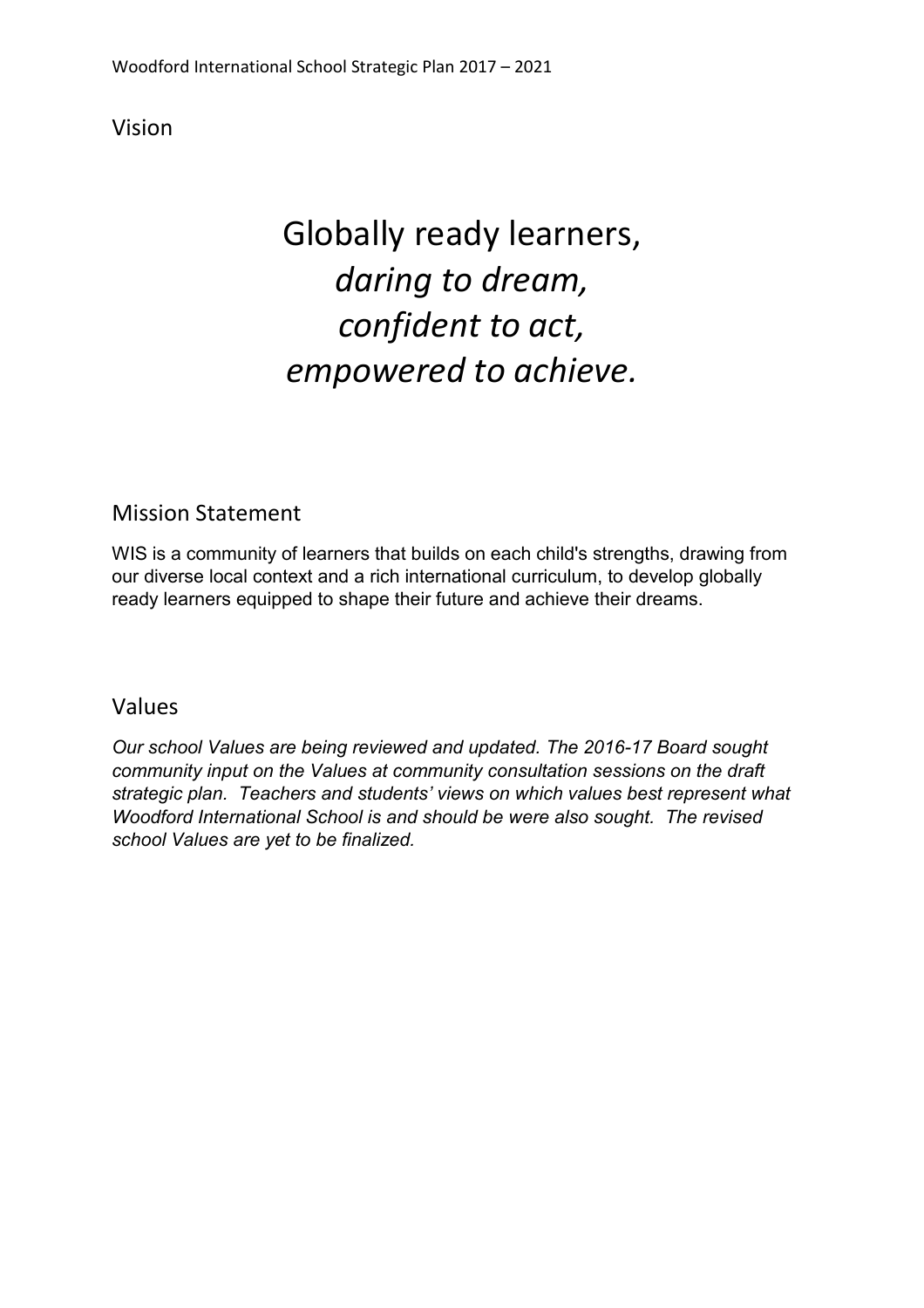| <b>Strategic Goal</b>                                                                                                                                                                                                                                                                                                                                                                                                                                                                                                                                                                                                           | Strategies and Key<br><b>Initiatives</b>                                                                                                                                                                                                                                                                                                                                                                                                                                                                                                                                                                                                                                                                                                                                                                                                                                                                                                                                                    | <b>Targets and Progress</b><br><b>Measures</b>                                                                                                                                                                                                                                                                                                                                                                                                                                                                                                                                                                                                                                                                                                                                                                                                                                                                                                                                                                                                                                                                                                                                                                                                                                                             |
|---------------------------------------------------------------------------------------------------------------------------------------------------------------------------------------------------------------------------------------------------------------------------------------------------------------------------------------------------------------------------------------------------------------------------------------------------------------------------------------------------------------------------------------------------------------------------------------------------------------------------------|---------------------------------------------------------------------------------------------------------------------------------------------------------------------------------------------------------------------------------------------------------------------------------------------------------------------------------------------------------------------------------------------------------------------------------------------------------------------------------------------------------------------------------------------------------------------------------------------------------------------------------------------------------------------------------------------------------------------------------------------------------------------------------------------------------------------------------------------------------------------------------------------------------------------------------------------------------------------------------------------|------------------------------------------------------------------------------------------------------------------------------------------------------------------------------------------------------------------------------------------------------------------------------------------------------------------------------------------------------------------------------------------------------------------------------------------------------------------------------------------------------------------------------------------------------------------------------------------------------------------------------------------------------------------------------------------------------------------------------------------------------------------------------------------------------------------------------------------------------------------------------------------------------------------------------------------------------------------------------------------------------------------------------------------------------------------------------------------------------------------------------------------------------------------------------------------------------------------------------------------------------------------------------------------------------------|
| <b>Building a Learning</b><br><b>Community</b>                                                                                                                                                                                                                                                                                                                                                                                                                                                                                                                                                                                  |                                                                                                                                                                                                                                                                                                                                                                                                                                                                                                                                                                                                                                                                                                                                                                                                                                                                                                                                                                                             |                                                                                                                                                                                                                                                                                                                                                                                                                                                                                                                                                                                                                                                                                                                                                                                                                                                                                                                                                                                                                                                                                                                                                                                                                                                                                                            |
| 1. Develop WIS as a<br>community of learning, where<br>learners strive for continuous<br>development and growth<br>where students are<br>encouraged and equipped<br>to become independent,<br>resourceful and resilient<br>lifelong learners<br>where teachers and other<br>WIS staff model lifelong<br>learning, including through<br>continually developing their<br>own skills and knowledge<br>and contributing to the<br>professional development<br>of colleagues; and<br>where parents are<br>encouraged to model life<br>long learning and<br>supported to participate in<br>their child's learning and<br>development. | Implement a 360-degree<br><b>Feedback and Reflection</b><br>Framework for the Senior<br>Leadership Team.<br>Distribute leadership and<br>accountability through the<br>formation of a Learning<br>Improvement Team (LIT).<br><b>Cultivate</b> a learning-focused<br>culture of continuous<br>improvement across the<br>school.<br>Investigate and implement<br>best practices in establishing,<br>supporting and maintaining<br><b>Professional Learning</b><br>Communities, with ongoing<br>training and monitoring.<br>Develop and implement the<br>'WIS Framework for<br>Teaching', reflecting the<br>adopted teaching and learning<br>policy. Framework will include<br>provision for teacher appraisal<br>ratings.<br><b>Recruit fully qualified</b><br>professional teachers to fill<br>vacancies that arise.<br>Establish a loan program to<br>support formal study<br>for current WIS teachers.<br>Introduce a research-based<br>tool to measure students'<br>attitude to learning. | Each year to 2021, Woodford<br>International School will<br>demonstrate improvement in<br>its culture of continuous<br>improvement, as measured by<br>the annual WIS Climate<br>Survey and the WIS SLT 360<br>Feedback framework.<br>By 2018, all WIS Teachers will<br>be actively engaged in a LIT-<br>sanctioned Professional<br><b>Learning Community.</b><br>By 2019, all WIS teachers will<br>have an individual professional<br>development plan, which will<br>be reviewed annually with their<br>School Principal and which will<br>be taken into account in<br>designing of the school's<br>professional development<br>program.<br>By 2017, all WIS teachers will<br>be appraised annually against<br>the WIS Framework for<br>Teaching.<br>By 2021, all WIS teachers will,<br>within two years of<br>commencing employment or<br>where needed, following an<br>eighteen month development<br>protocol, achieve an appraisal<br>rating of 'Effective' or 'Highly<br>Effective' on the WIS<br>Framework for Teaching.<br>By 2021, all WIS teachers and<br>education leaders will be fully<br>qualified professionals and<br>hold a Bachelor's degree or<br>demonstrate equivalent<br>competence.<br>Each year to 2021, WIS will<br>demonstrate improvements in<br>students' attitude to learning. |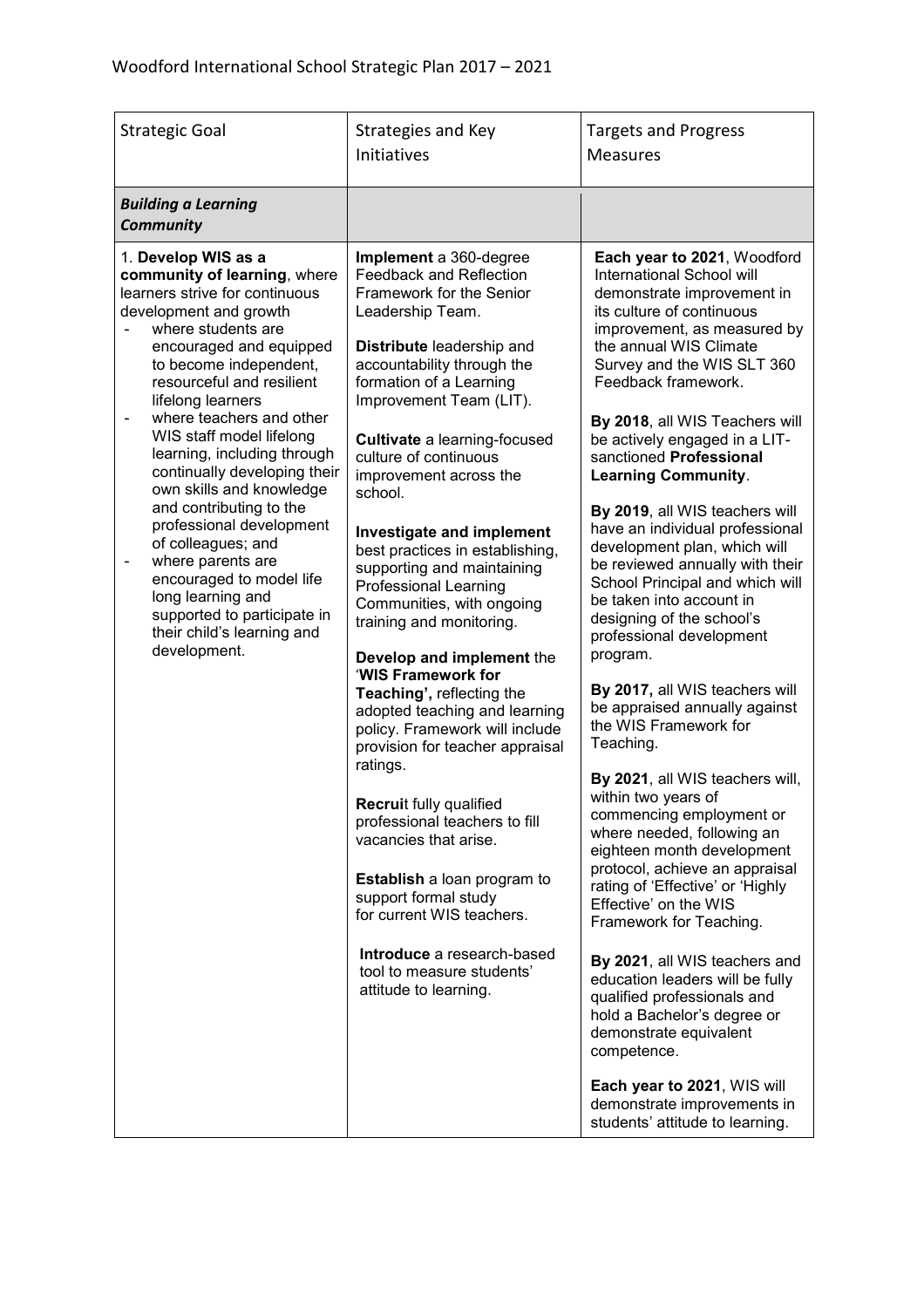| 2. Improve student learning<br>by ensuring that all WIS<br>students, growing from each<br>child's strengths, are supported<br>and challenged to reach their<br>potential. | Map Kindy-PSSC WIS learning<br>journey assessing both<br>horizontal and vertical<br>curriculum elements.<br>Develop and adopt best<br>practice 'Learning and<br>Teaching' and 'Assessment,<br>Recording and Reporting'<br>policies that reflect our local<br>context and meet international<br>standards.<br><b>Identify and implement</b><br>opportunities to strengthen<br>existing literacy and numeracy<br>programs in accordance with<br>the adopted policies.<br><b>Identify and implement</b><br>opportunities to strengthen<br>engagement with information<br>technology, in accordance with<br>the 'Learning and Teaching'<br>and 'Assessment, Recording<br>and Reporting' policies.<br>Provide ongoing, focused<br>professional development for<br>differentiated instruction and<br>effective strategies for EAL<br>students.<br><b>Appoint Chinese (Mandarin)</b><br>language teachers; develop<br>and adopt Chinese language<br>curriculum that complements<br>and supports the remainder of<br>the curriculum<br>Train specialist teachers<br>(including English as an<br>Additional Language, Special<br>Educational Needs and others)<br>in Consultant Teacher & Peer<br>Coaching methods.<br>Enhance WIS flagship Career<br>Guidance Program (CGP) to<br>provide support to students in<br>identifying their future<br>pathways. | By 2021, all WIS students <sup>1</sup> will<br>be at or above grade-level <sup>2</sup> (as<br>measured by the MAP<br>assessment, benchmarked to<br>our 'target' schools) in Reading<br>within two years of their<br>admission to WIS.<br>By 2021, all WIS students will<br>be at or above grade-level (as<br>measured by the MAP<br>assessment, benchmarked to<br>our 'target' schools) in Math<br>within two years of their<br>admission to WIS.<br>By 2021, all non-native English-<br>speaking WIS students (EAL)<br>will be at or above grade-level<br>(as measured by the MAP<br>assessment, benchmarked to<br>our 'target' schools) in<br>Language within five years of<br>their admission to WIS.<br>Within 2 years of the<br>introduction of Year 12, all<br>WIS graduates will qualify for<br>their first or second choice of<br>post-secondary program, with<br>long term goal-setting, planning<br>and guidance provided<br>throughout their High School<br>years at WIS. |
|---------------------------------------------------------------------------------------------------------------------------------------------------------------------------|---------------------------------------------------------------------------------------------------------------------------------------------------------------------------------------------------------------------------------------------------------------------------------------------------------------------------------------------------------------------------------------------------------------------------------------------------------------------------------------------------------------------------------------------------------------------------------------------------------------------------------------------------------------------------------------------------------------------------------------------------------------------------------------------------------------------------------------------------------------------------------------------------------------------------------------------------------------------------------------------------------------------------------------------------------------------------------------------------------------------------------------------------------------------------------------------------------------------------------------------------------------------------------------------------------------------------------------------------|--------------------------------------------------------------------------------------------------------------------------------------------------------------------------------------------------------------------------------------------------------------------------------------------------------------------------------------------------------------------------------------------------------------------------------------------------------------------------------------------------------------------------------------------------------------------------------------------------------------------------------------------------------------------------------------------------------------------------------------------------------------------------------------------------------------------------------------------------------------------------------------------------------------------------------------------------------------------------------------|
|---------------------------------------------------------------------------------------------------------------------------------------------------------------------------|---------------------------------------------------------------------------------------------------------------------------------------------------------------------------------------------------------------------------------------------------------------------------------------------------------------------------------------------------------------------------------------------------------------------------------------------------------------------------------------------------------------------------------------------------------------------------------------------------------------------------------------------------------------------------------------------------------------------------------------------------------------------------------------------------------------------------------------------------------------------------------------------------------------------------------------------------------------------------------------------------------------------------------------------------------------------------------------------------------------------------------------------------------------------------------------------------------------------------------------------------------------------------------------------------------------------------------------------------|--------------------------------------------------------------------------------------------------------------------------------------------------------------------------------------------------------------------------------------------------------------------------------------------------------------------------------------------------------------------------------------------------------------------------------------------------------------------------------------------------------------------------------------------------------------------------------------------------------------------------------------------------------------------------------------------------------------------------------------------------------------------------------------------------------------------------------------------------------------------------------------------------------------------------------------------------------------------------------------|

<sup>&</sup>lt;sup>1</sup> Note 1: Unless otherwise specified, this and other references in this document to "all WIS students" refers to all current WIS students enrolled in Woodford International School for the previous two or more consecutive years.  $2^2$  Note 2: This and other references in this document to "at or above grade level" refers, in the case of students with special education needs, to each student's grade level expectation in light of their special needs condition, irrespective of their age or current grade placement.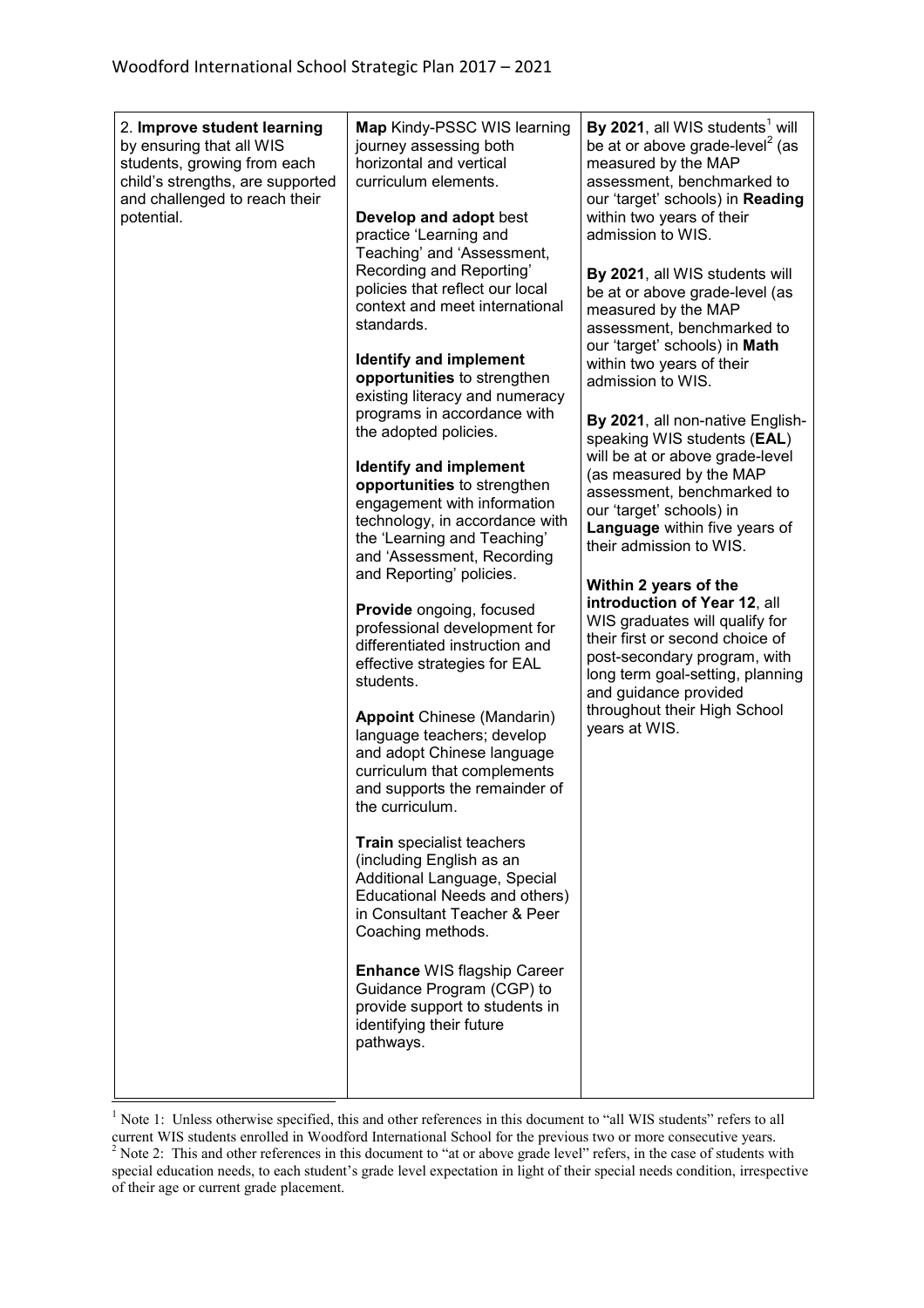| <b>Student engagement</b>                                                                                                                                                                                          |                                                                                                                                                                                                                                                                                                                                                                                                                                                                                                                                                                                                                                                                                                      |                                                                                                                                                                                                                                                                                                                                                                                                                                                                                                                                                                                                                                                               |
|--------------------------------------------------------------------------------------------------------------------------------------------------------------------------------------------------------------------|------------------------------------------------------------------------------------------------------------------------------------------------------------------------------------------------------------------------------------------------------------------------------------------------------------------------------------------------------------------------------------------------------------------------------------------------------------------------------------------------------------------------------------------------------------------------------------------------------------------------------------------------------------------------------------------------------|---------------------------------------------------------------------------------------------------------------------------------------------------------------------------------------------------------------------------------------------------------------------------------------------------------------------------------------------------------------------------------------------------------------------------------------------------------------------------------------------------------------------------------------------------------------------------------------------------------------------------------------------------------------|
| 3. Build a culture of<br>internationalism, democracy,<br>entrepreneurship,<br>environmentalism, adventure,<br>leadership and service<br>(IDEEALS), grounded in and<br>connecting with our unique<br>local context. | <b>Embed the IDEEALS across</b><br>the WIS Curriculum, with a<br>focus on learning experiences<br>connected to the local context<br>Identify, appoint and train an<br>internal Experiential Learning<br>Coordinator as a member of<br>the WIS LIT.<br>Introduce regular self-directed<br>learning days for students and<br>staff.<br><b>Map</b> current opportunities for<br>teacher and student input to<br>operational decision-making.<br>Develop and implement a<br>policy on teacher and student<br>involvement in operational<br>decisions.<br><b>Provide ongoing Professional</b><br>Development in Differentiated<br>Instruction, with a focus on<br>differentiation by student<br>interest. | By 2020, Woodford<br>International School will satisfy<br>the requirements for<br>accreditation as a member of<br>the Round Square network of<br>schools. <sup>3</sup><br>By 2021, Woodford<br>International School will provide<br>all students with a significant,<br>interdisciplinary experience<br>within the Solomon Islands<br>each year and other regular<br>experiential learning<br>experiences throughout the<br>year.<br>By 2019 all WIS students and<br>staff will have a voice in<br>designated day-to-day<br>operations of the school and<br>responsibility for resolving<br>conflicts and maintaining a safe<br>& orderly school environment. |
| 4. Establish and maintain a co-<br>curricular program that<br>encourages students to<br>explore, engage and develop<br>their passions and to commit to<br>their goals.                                             | Develop & Implement a<br>Prep-PSSC WIS Sports Arts<br>Service' ('SAS') Framework<br>based on IB CAS.<br>Identify, appoint and train an<br>internal WIS SAS Coordinator<br>as a member of the WIS LIT.<br>Develop, resource &<br>implement a balanced co-<br>curricular program driven by<br>student interest and student<br>choice.                                                                                                                                                                                                                                                                                                                                                                  | By 2018, all WIS students will<br>compile, maintain, reflect upon<br>and share a WIS 'Sports Arts<br>Service' ('SAS') Portfolio<br>demonstrating curiosity,<br>commitment, cultivation and<br>collaboration.<br>Each year to 2021 WIS<br>Climate Survey results will<br>demonstrate improvement in<br>'student engagement' and<br>satisfaction with the co-<br>curricular program.                                                                                                                                                                                                                                                                            |

 $\overline{a}$ 

 $3$  This does not imply that the school will join the Round Square network in or by 2020. Rather, WIS will be in a position to opt to join the Round Square network (as a Candidate School) by 2020, should the WIS Board assess that the benefits of membership are sufficient to justify the costs, including opportunity costs, at that time.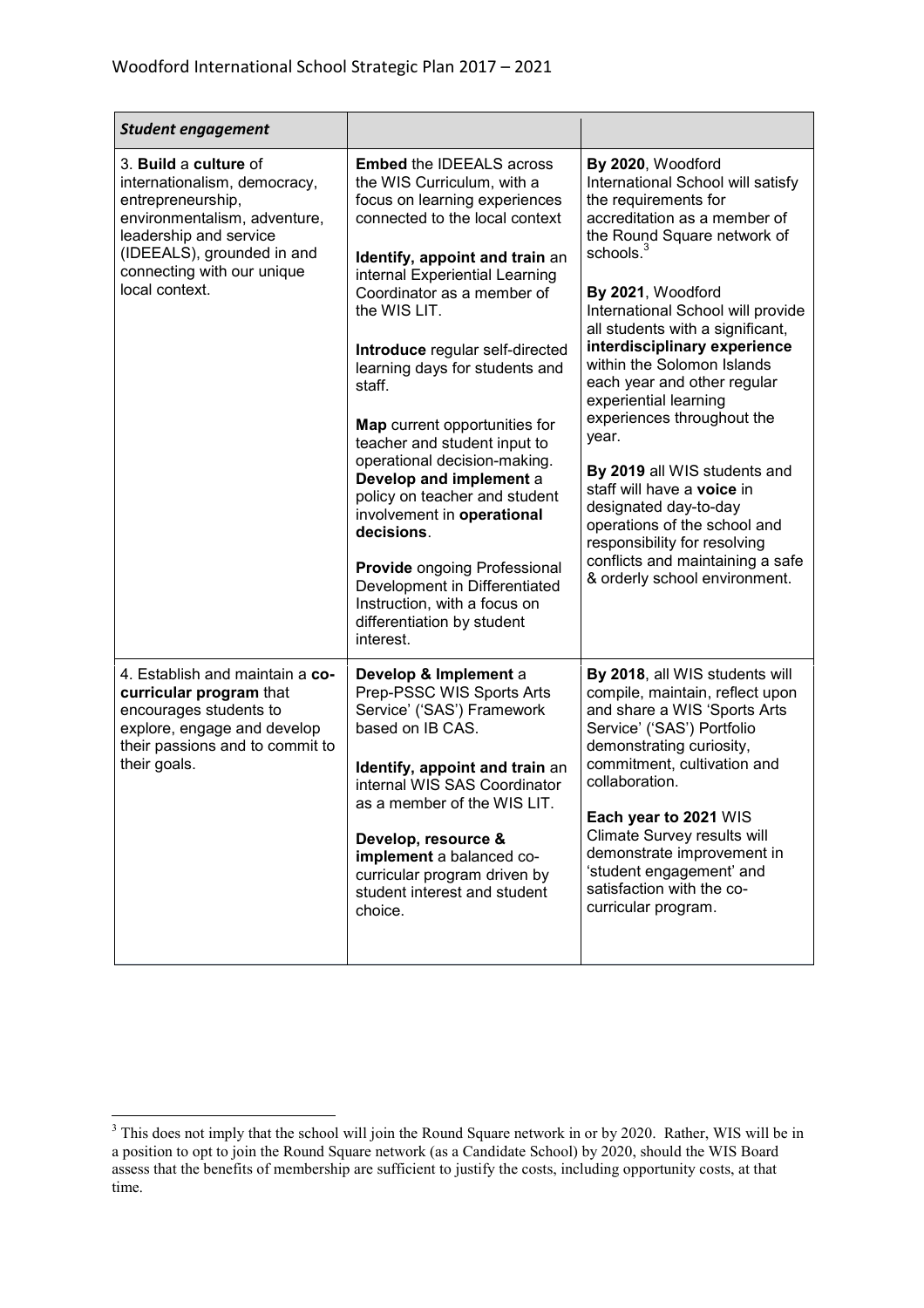Ť.

| <b>Student Wellbeing</b>                                                                                                                                                                                                    |                                                                                                                                                                                                                                                                                                                                                                                                                                                                                                                                                                                                                                                                                                                                                                                                                                                                                                                                                                                                                                                                                                                             |                                                                                                                                                                                                                                                                                                                                                                                                                                                   |
|-----------------------------------------------------------------------------------------------------------------------------------------------------------------------------------------------------------------------------|-----------------------------------------------------------------------------------------------------------------------------------------------------------------------------------------------------------------------------------------------------------------------------------------------------------------------------------------------------------------------------------------------------------------------------------------------------------------------------------------------------------------------------------------------------------------------------------------------------------------------------------------------------------------------------------------------------------------------------------------------------------------------------------------------------------------------------------------------------------------------------------------------------------------------------------------------------------------------------------------------------------------------------------------------------------------------------------------------------------------------------|---------------------------------------------------------------------------------------------------------------------------------------------------------------------------------------------------------------------------------------------------------------------------------------------------------------------------------------------------------------------------------------------------------------------------------------------------|
| 5. Provide a safe and<br>supportive environment and<br>culture that promotes positive,<br>respectful relationships, values<br>diversity and supports the<br>development of students' self<br>esteem and sense of belonging. | Develop a best practice<br>Student Wellbeing and<br><b>Behaviour Policy that reflects</b><br>our local context, meets<br>international standards, and<br>supports WIS' commitment to a<br>bully-free school environment.<br>Develop a best practice Child<br><b>Protection and Safety Policy</b><br>that reflects our local context<br>and meets international<br>standards.<br><b>Embed WIS Values into all</b><br>aspects of the school's<br>operations and culture.<br><b>Introduce PERMA Wellbeing</b><br>Survey.<br>Introduce "Middle School<br>Advisory Program" providing<br>each student with a teacher<br>mentor.<br>Introduce and amplify a focus<br>on community building, age-<br>mixing (Buddy Breaks),<br>cooperation, and pastoral care<br>to the existing WIS House<br>system.<br>Identify, appoint and train an<br>internal House Coordinator as<br>a member of the WIS LIT, and<br>House Mentors for each<br>House.<br>Examine and, if warranted,<br>introduce a character<br>education / personal<br>development program /<br>curriculum and assessment<br>framework aligned to the IB<br>PYP Attitudes. | By 2018, WIS will adopt<br>policies on: 'Student Wellbeing<br>and Behaviour' and 'Child<br>Protection and Safety'.<br>By 2021, all WIS students will<br>display positivity, engagement,<br>sense of belonging, school<br>pride, and accomplishment, as<br>measured by the annual WIS<br>Climate Survey and the multi-<br>dimensional PERMA Wellbeing<br>Survey.<br>By 2019, Woodford<br>International School will be a<br>bully-free environment. |

 $\mathcal{L}$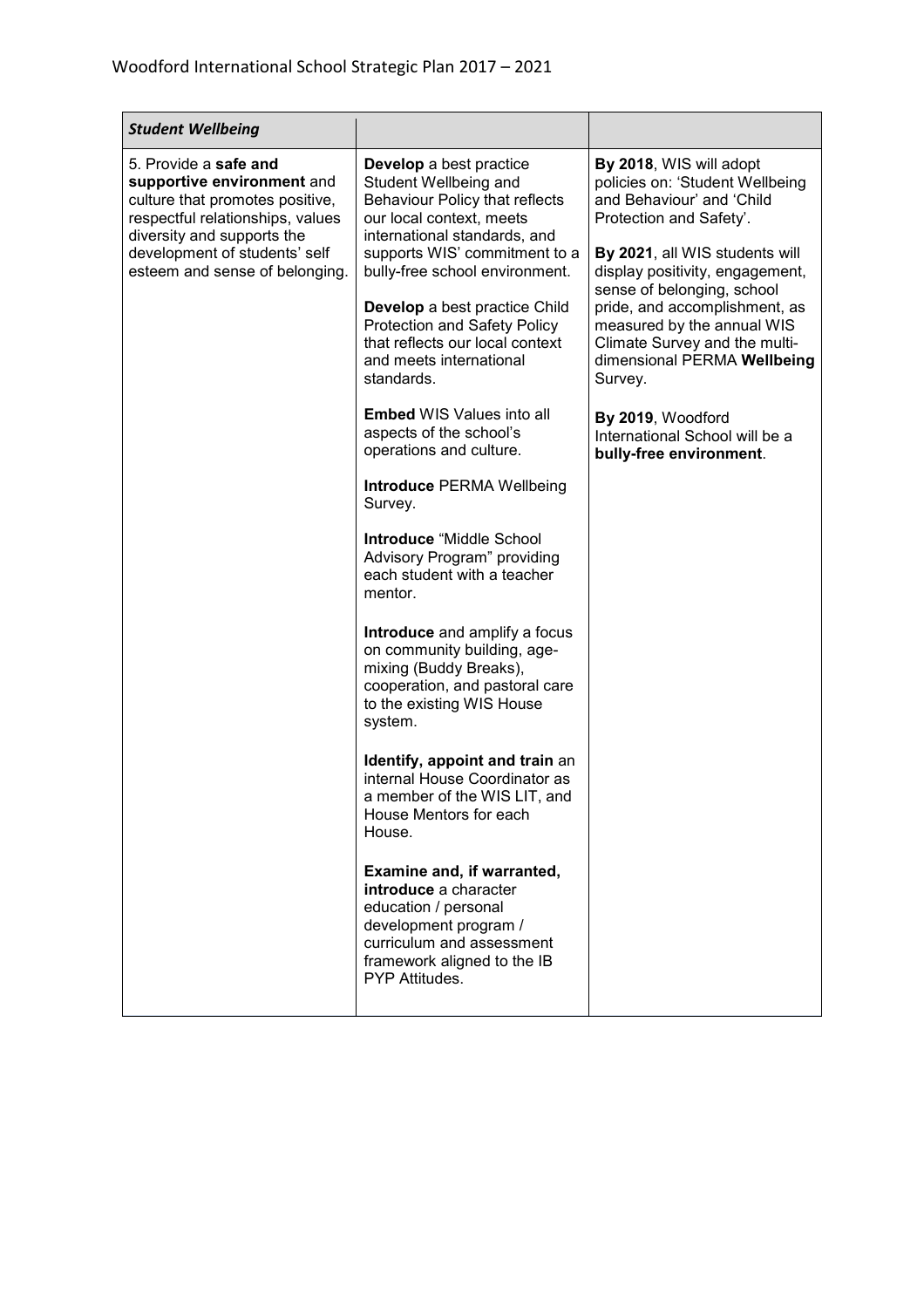| Student pathways and<br>transitions                                                                                                                                                                                                                             |                                                                                                                                                                                                                                                                                                                                                                                                                                                                                                                                                                                                                                                                                                                                                                                                      |                                                                                                                                                                                                                                                                                                                                                                                                                                                                                                                                                                                                                                                                                                                                                                                  |
|-----------------------------------------------------------------------------------------------------------------------------------------------------------------------------------------------------------------------------------------------------------------|------------------------------------------------------------------------------------------------------------------------------------------------------------------------------------------------------------------------------------------------------------------------------------------------------------------------------------------------------------------------------------------------------------------------------------------------------------------------------------------------------------------------------------------------------------------------------------------------------------------------------------------------------------------------------------------------------------------------------------------------------------------------------------------------------|----------------------------------------------------------------------------------------------------------------------------------------------------------------------------------------------------------------------------------------------------------------------------------------------------------------------------------------------------------------------------------------------------------------------------------------------------------------------------------------------------------------------------------------------------------------------------------------------------------------------------------------------------------------------------------------------------------------------------------------------------------------------------------|
| 6. Provide a well-articulated,<br>developmentally appropriate<br>curriculum and high quality,<br>internationally-accredited<br>program to equip students to<br>thrive in further school or<br>higher education<br>internationally and within<br>Solomon Islands | <b>Appoint a WIS PYP Steering</b><br>Committee, led by the PYP<br>Coordinator, to guide the<br>school through the<br>reauthorization or accreditation<br>process.<br><b>Confirm the mandate of the</b><br>WIS Middle Years committee,<br>led by the Deputy Head for<br>Learning, is to guide<br>development of the middle<br>school towards delivering a<br>high quality, internationally<br>recognised middle years<br>program that complements the<br>PYP and high school<br>curriculum by 2019.<br><b>Appoint a High School</b><br>Steering Committee, led by the<br>Deputy Head for Learning, to<br>examine and develop<br>recommendations on: (i) timing<br>for the introduction to WIS of<br>an additional year of secondary<br>schooling (year 12); and (ii)<br>high quality, internationally | By 2021, WIS will attain and<br>maintain international<br>accreditation, building on our<br>current standing as an IB World<br>School and authorized<br>Cambridge program provider.<br>By 2019, WIS will attain<br>reauthorisation for the<br>International Baccalaureate (IB)<br><b>Primary Years Programme</b><br>(PYP) and retain our standing<br>as an IB World School.<br>By 2018, WIS will deliver a high<br>quality, internationally<br>recognised middle years<br>program that complements the<br>PYP and high school<br>curriculum.<br>By 2021, WIS will introduce a<br>high quality, internationally<br>recognised program (such as<br>the Cambridge Advanced Level<br>or International Baccalaureate<br>programs) that can qualify<br>graduates for university entry. |
|                                                                                                                                                                                                                                                                 | recognized curriculum options<br>for the high school, including<br>year 12.<br>Develop & Maintain a<br>database of departing<br>students, parents, graduates<br>and employees, including<br>systematic social media<br>networking campaigns<br>(Facebook, LinkedIn, etc).<br>Conduct an annual survey in<br>July each year of recently<br>departed students.                                                                                                                                                                                                                                                                                                                                                                                                                                         | <b>By 2018, WIS will</b><br>systematically maintain contact<br>with and collect data from<br>departing students to track their<br>success in transitioning and<br>adjusting in their new school.                                                                                                                                                                                                                                                                                                                                                                                                                                                                                                                                                                                 |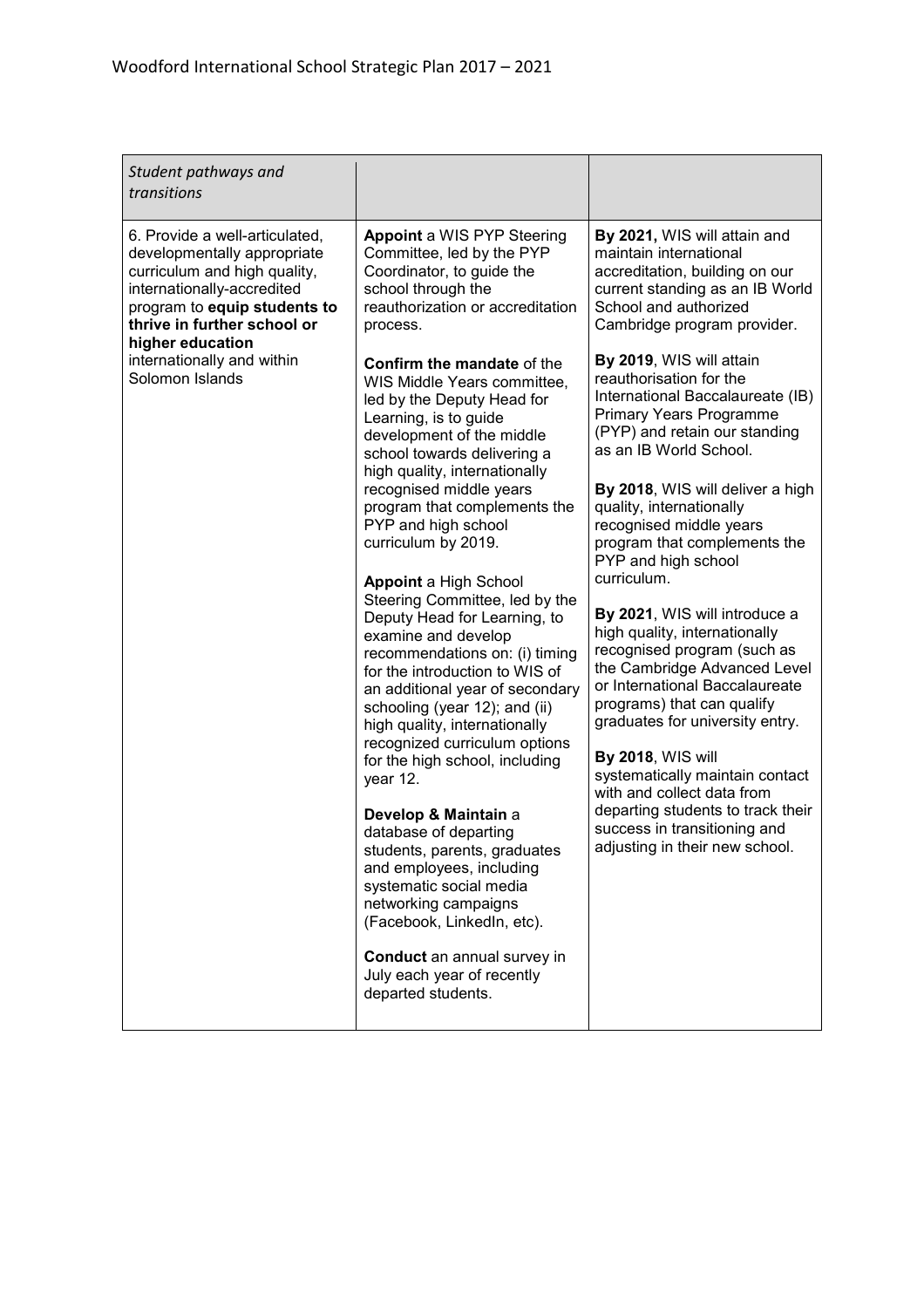| Community                                                                                                                       |                                                                                                                                                                                                                                                                                                                                                                                                                                                                                                                                                                                                                                                                                                                                                                                                       |                                                                                                                                                                                                                                                                                                                                                                                                      |
|---------------------------------------------------------------------------------------------------------------------------------|-------------------------------------------------------------------------------------------------------------------------------------------------------------------------------------------------------------------------------------------------------------------------------------------------------------------------------------------------------------------------------------------------------------------------------------------------------------------------------------------------------------------------------------------------------------------------------------------------------------------------------------------------------------------------------------------------------------------------------------------------------------------------------------------------------|------------------------------------------------------------------------------------------------------------------------------------------------------------------------------------------------------------------------------------------------------------------------------------------------------------------------------------------------------------------------------------------------------|
| 7. Reinforce and embrace our<br>vibrant, multicultural spirit by<br>engaging with the local, Pacific<br>and global communities. | <b>Re-establish the WIS Parents</b><br><b>Teachers and Friends</b><br>Association (PTFA), with a<br>mandate to encourage parents'<br>and friends' involvement in the<br>life of the school.<br>Develop and implement a<br>community engagement policy<br>to promote community<br>involvement in the life of the<br>school.<br><b>Establish connections with</b><br>community groups whose<br>interests align with those of<br>WIS and, where appropriate,<br>open campus for joint events.<br>Reflect on and evaluate all<br>community events for<br>continuous improvement.<br>Provide developmentally<br>appropriate opportunities for<br>students to engage with local,<br>Pacific and global<br>communities, to explore, grow,<br>develop and challenge world<br>views.<br>Introduce an induction | By 2018, Community<br>Engagement Policy to be<br>disseminated to staff and WIS<br>community.<br>Each year to 2021 WIS<br>Climate Survey results will<br>demonstrate improvement in<br>'community engagement'.<br>By 2021, WIS will hold at least<br>two major events annually that<br>celebrate our vibrant,<br>multicultural spirit and engage<br>with local, Pacific and/or global<br>communities. |
|                                                                                                                                 | program for new families and<br>employees that includes<br>elements on WIS culture and<br>inter-cultural awareness.                                                                                                                                                                                                                                                                                                                                                                                                                                                                                                                                                                                                                                                                                   |                                                                                                                                                                                                                                                                                                                                                                                                      |

| Sustainability                                                                                                                                                                                         |                                                                                                                                                                                                                                                                                                                                                                        |                                                                                                                                                                                                                                                                                          |
|--------------------------------------------------------------------------------------------------------------------------------------------------------------------------------------------------------|------------------------------------------------------------------------------------------------------------------------------------------------------------------------------------------------------------------------------------------------------------------------------------------------------------------------------------------------------------------------|------------------------------------------------------------------------------------------------------------------------------------------------------------------------------------------------------------------------------------------------------------------------------------------|
| 8. Create sustainability in<br>financial and physical<br>conditions to secure the long-<br>term future of the school and to<br>maintain WIS's position as the<br>leading school in Solomon<br>Islands. | <b>Appoint</b> a development<br>consultant, familiar with the<br>local context and with expertise<br>in school planning & design, to<br>lead the Board & Community<br>through the Facilities & Capital<br>Project planning process and<br>development of a 7-10 year<br>Capital Development and<br>Expenditure Plan. Annually<br>review, test and update this<br>plan. | By 2018, the WIS Board will,<br>with professional consultation,<br>develop and implement a 7-10<br>year Facilities Master Plan tied<br>to the WIS Mission, Vision &<br>Strategic Goals, that is<br>economically, educationally and<br>environmentally sustainable<br>over the long term. |